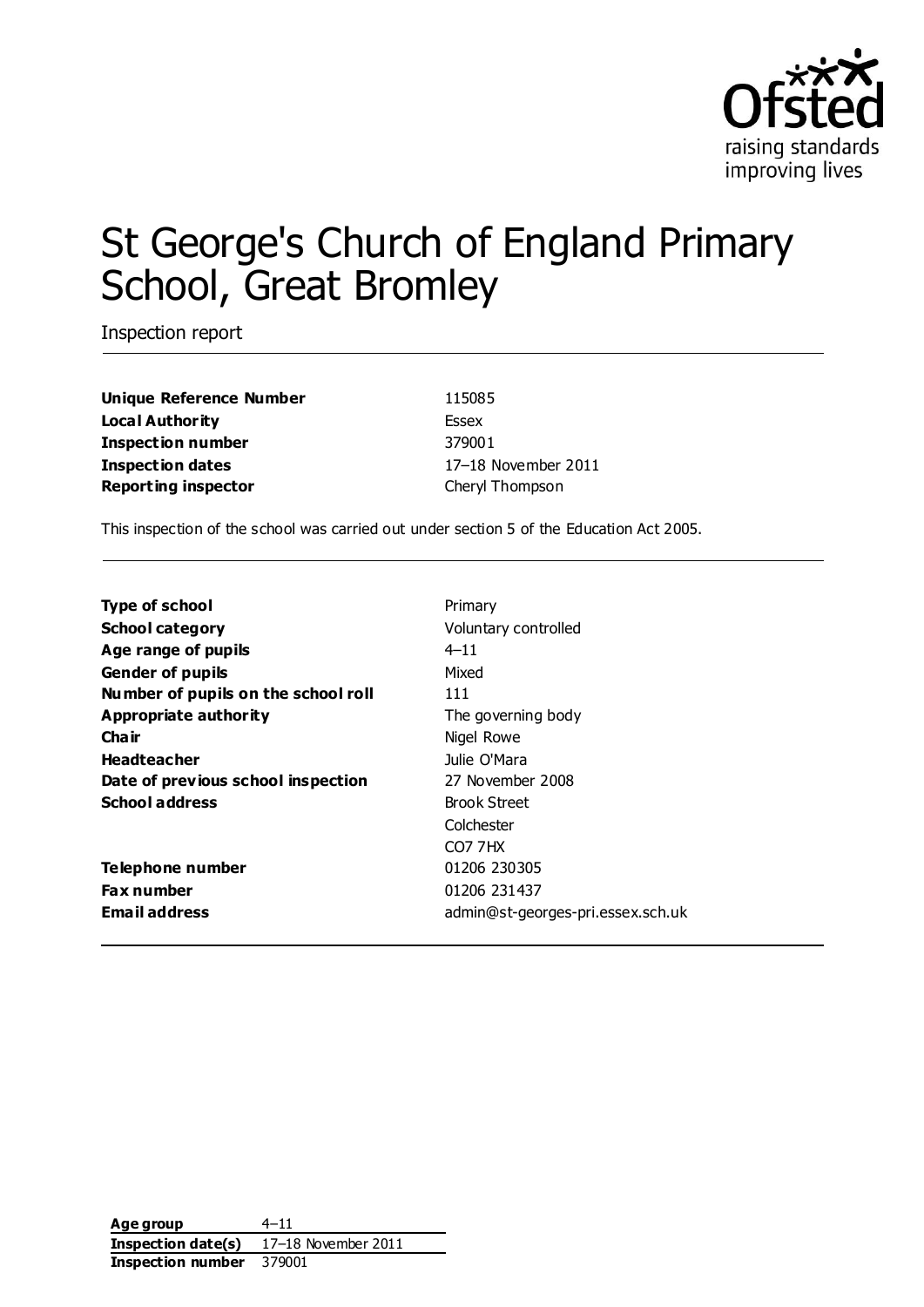The Office for Standards in Education, Children's Services and Skills (Ofsted) regulates and inspects to achieve excellence in the care of children and young people, and in education and skills for learners of all ages. It regulates and inspects childcare and children's social care, and inspects the Children and Family Court Advisory Support Service (Cafcass), schools, colleges, initial teacher training, work-based learning and skills training, adult and community learning, and education and training in prisons and other secure establishments. It assesses council children's services, and inspects services for looked after children, safeguarding and child protection.

Further copies of this report are obtainable from the school. Under the Education Act 2005, the school must provide a copy of this report free of charge to certain categories of people. A charge not exceeding the full cost of reproduction may be made for any other copies supplied.

If you would like a copy of this document in a different format, such as large print or Braille, please telephone 0300 123 4234, or email enquiries@ofsted.gov.uk.

You may copy all or parts of this document for non-commercial educational purposes, as long as you give details of the source and date of publication and do not alter the information in any way.

To receive regular email alerts about new publications, including survey reports and school inspection reports, please visit our website and go to 'Subscribe'.

Piccadilly Gate Store St **Manchester** M1 2WD

T: 0300 123 4234 Textphone: 0161 618 8524 E: enquiries@ofsted.gov.uk W: www.ofsted.gov.uk

**Ofsted** 

© Crown copyright 2011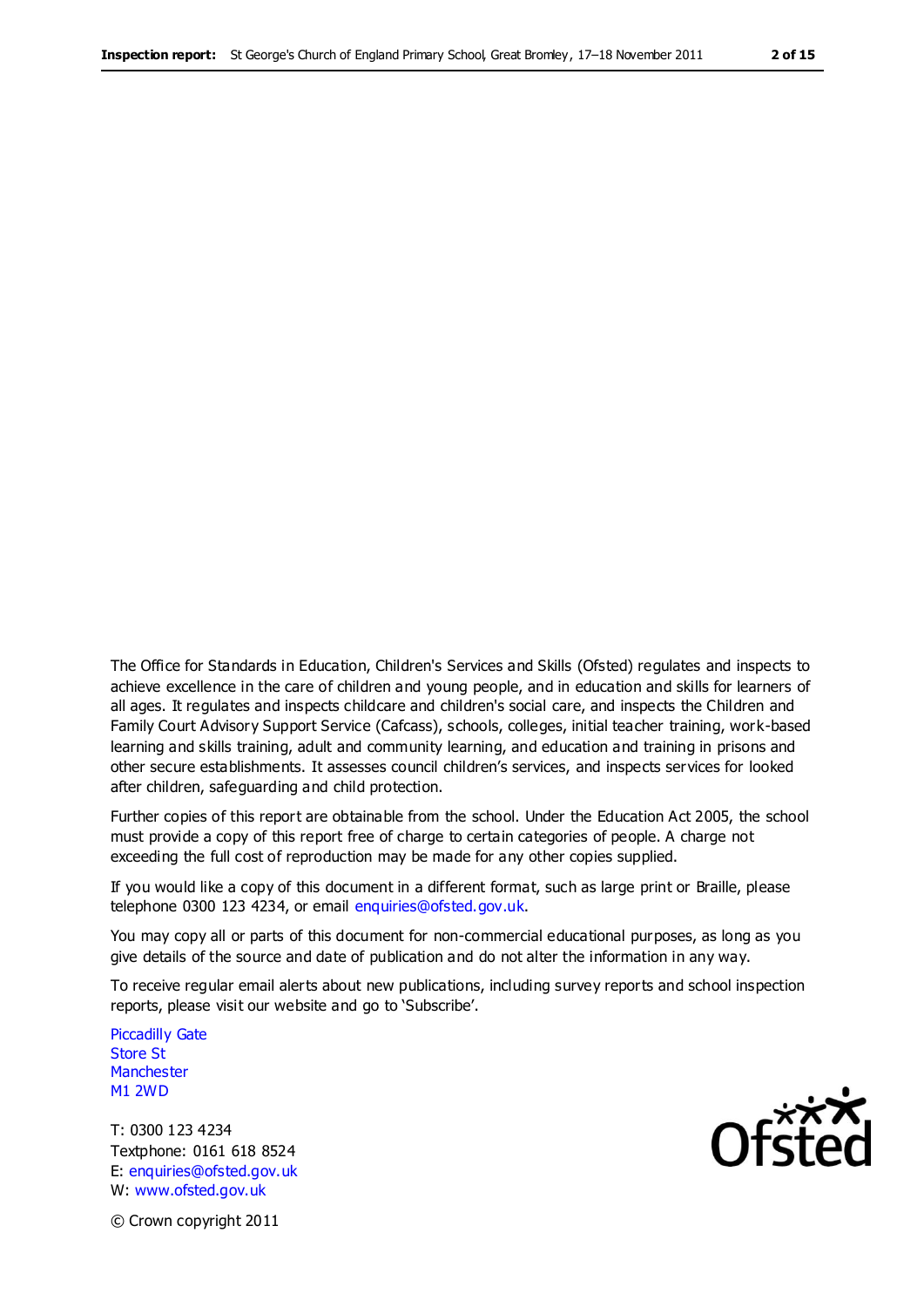# **Introduction**

This inspection was carried out by two additional inspectors. They observed eight lessons taught by four teachers. The work of teaching assistants supporting small groups of pupils and individuals was also observed. Meetings were held with staff, members of the governing body and groups of pupils. The inspectors observed the school's work and looked at school evaluation documents, data on pupils' progress, external monitoring reports and development planning. Responses from questionnaires completed by 78 parents and carers were analysed, as well as those from pupils and staff.

The inspection team reviewed many aspects of the school's work. It looked in detail at a number of key areas.

- How well are children learning early literacy skills in their Reception year?
- To what extent do pupils make better progress in Years 1 and 2 than in the rest of the year groups?
- How effective are the school's plans for improving pupils' progress as they move through the school?

# **Information about the school**

This is a smaller-than-average school serving its local area. All pupils are of White British heritage. There is a below-average proportion of pupils with special educational needs and/or disabilities. The proportion of pupils known to be eligible for free school meals is below average. Pupils are taught in four mixed-age classes, with children in the Early Years Foundation Stage taught alongside some pupils from Year 1.

Since the last inspection, the headteacher who had been in post for 25 years has retired and a new headteacher took over the school in September 2011.

The school has achieved National Healthy School status, the Activemark for highquality physical education provision and the Eco silver award.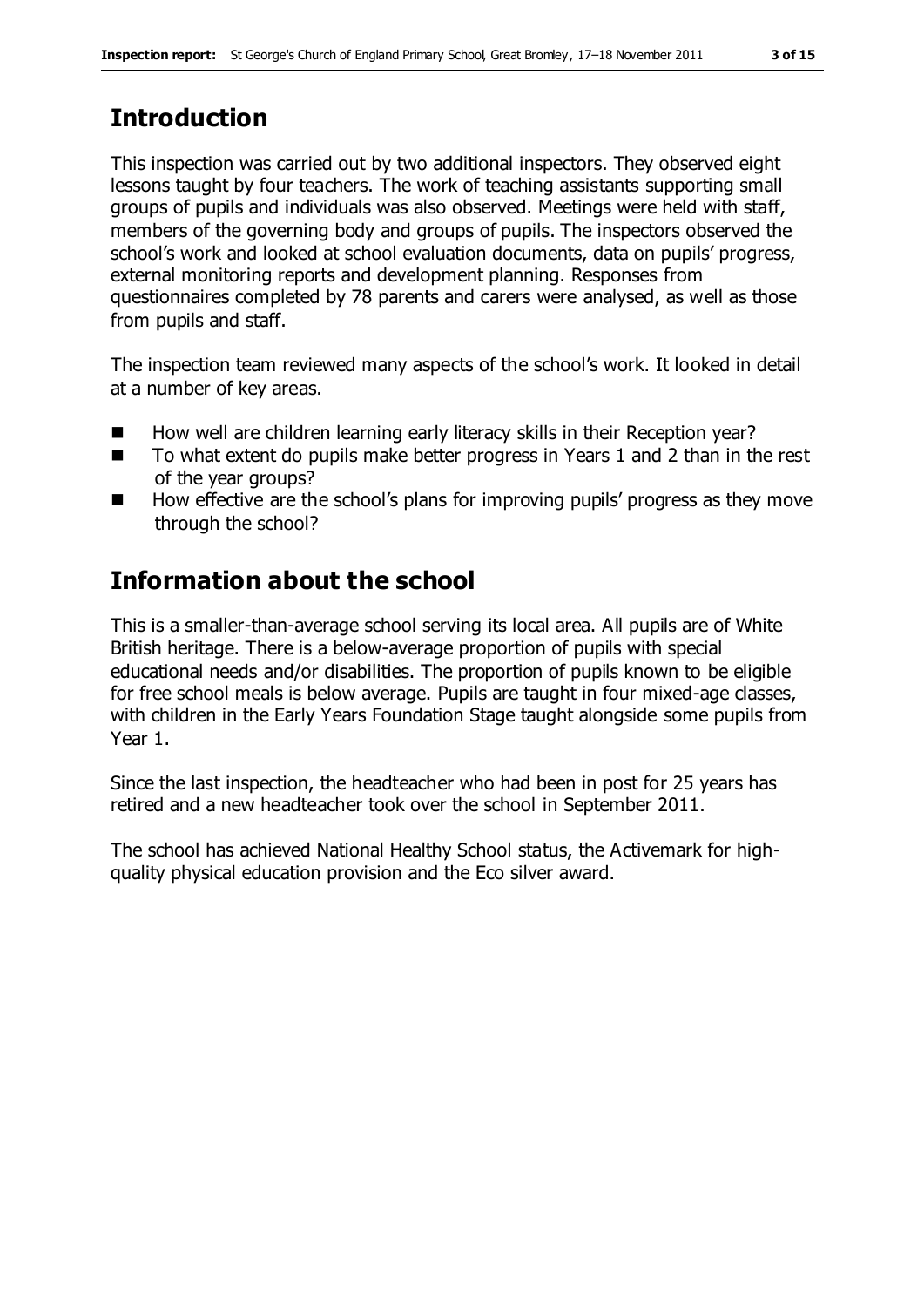## **Inspection judgements**

| Overall effectiveness: how good is the school?  |  |
|-------------------------------------------------|--|
| The school's capacity for sustained improvement |  |

## **Main findings**

This school provides a satisfactory education for its pupils. It has strengths in its provision for pupils' personal development.

- Pupils' attainment is broadly average. Their progress is satisfactory overall. Pupils who have special educational needs and/or disabilities make similar progress to their peers.
- Pupils say they enjoy school, like their teachers and the range of school clubs and, especially, the visits to the nearby secondary school.
- Pupils make a good contribution to the school and local community. All Year 6 pupils have a 'job' and are very keen to take on responsibility.
- $\blacksquare$  Behaviour is good. In lessons where the pace is brisk and the interest level high, behaviour is outstanding.
- Teaching is satisfactory. Teaching quality varies across the school because teachers are not always making the best use of their assessments to plan work to challenge all pupils, especially those who attain the higher levels.
- The school's capacity for sustained improvement is satisfactory. The headteacher has already developed a very clear understanding of the strengths and weaknesses in the school's provision. Monitoring undertaken by other leaders is not yet sufficiently rigorous and regular to have a positive impact on pupils' progress.
- $\blacksquare$  The governing body is supportive of the school but does not always hold leaders and managers fully to account for improving outcomes for pupils.
- Links with parents and carers are good. These good links help parents and carers play an important role in such areas as hearing their children read at home.
- **Provision for children in the Reception year is satisfactory but the current** methods used for teaching early literacy and numeracy skills are not leading to optimum progress and children spend too long sitting on the carpet when they should be actively participating in tasks, individually and in groups.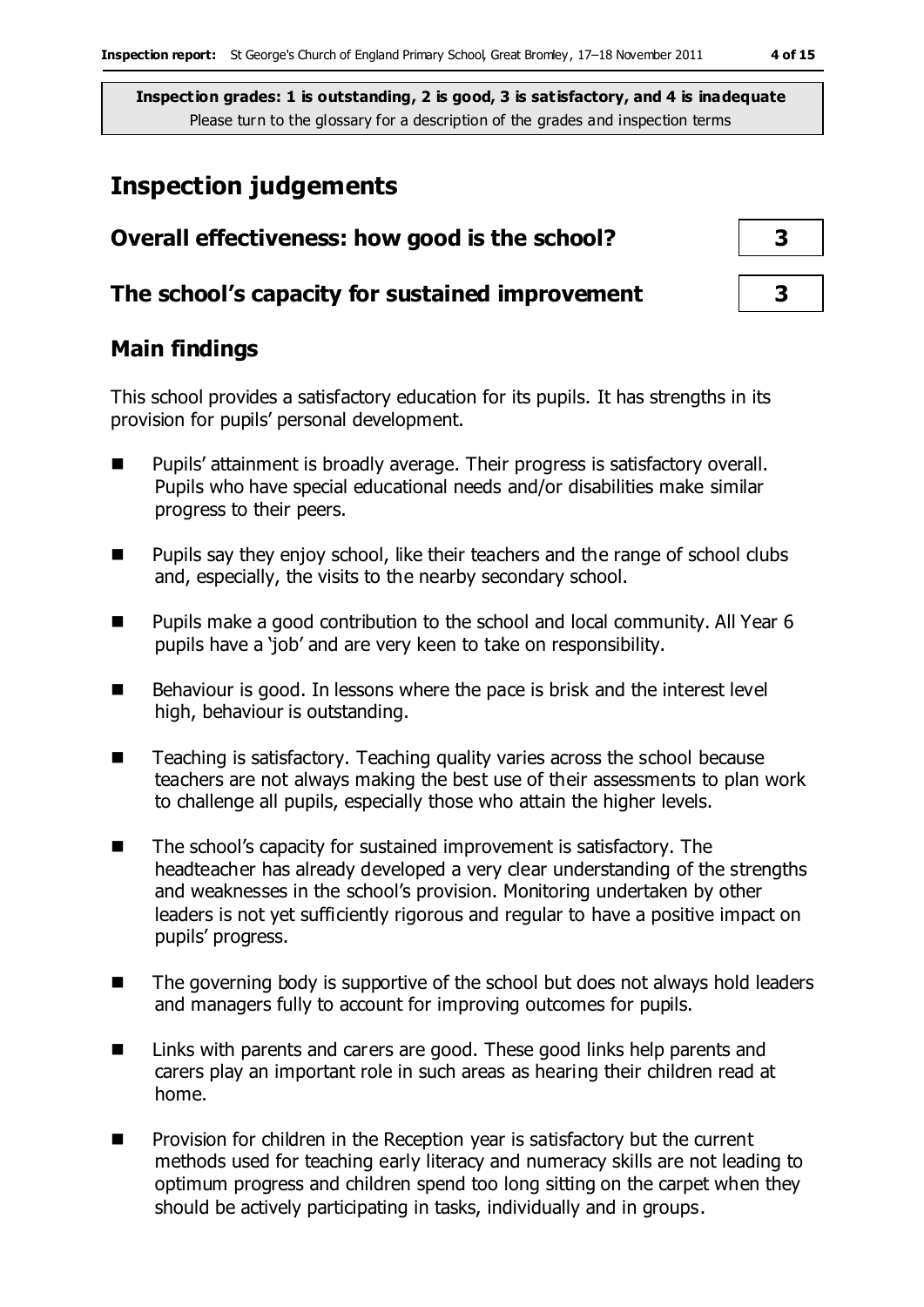- Good systems identify groups or individuals whose circumstances may make them vulnerable. The headteacher makes sure pupils receive good, sensitive support and encouragement.
- **Pupils are known very well so any unhappiness or uncharacteristic behaviour is** noted quickly and something done about it. Pupils are very confident that they are safe at school and have a good understanding of how to keep themselves safe, fit and healthy.

Up to 40% of the schools whose overall effectiveness is judged satisfactory may receive a monitoring visit by an Ofsted inspector before their next section 5 inspection.

## **What does the school need to do to improve further?**

- **IMPROVE THE ACCORDITY CONSTRUMENT IN A CONSTRUMENT** in order to increase pupils' rate of progress and raise attainment by:
	- making more precise use of assessment information to set aspirational targets for pupils and to plan lessons to meet the needs of pupils of all abilities
	- checking on pupils' understanding during lessons so teachers can challenge or underpin learning
	- deploying teaching assistants to make optimum use of their time
	- implementing a programme of rigorous and regular monitoring of lessons  $\overline{\phantom{0}}$ and using the outcomes to provide support or training for individual teachers.
- Improve the provision for children in the Early Years Foundation Stage to increase their rate of progress, especially in using early literacy and numeracy skills by:
	- $\equiv$ providing training for staff in up-to-date methodology
	- using accurate assessments of children's learning to provide challenging activities to extend learning further
	- making sure children spend more time on practical learning activities.
- Develop the roles of middle leaders to enable them to contribute effectively to school self-evaluation and improvement planning by:
	- providing them with training to develop their monitoring and evaluation  $\frac{1}{2}$ skills
	- providing them with time to monitor their areas of responsibility
	- using outcomes of monitoring to identify priorities for improvement
	- providing them with support and holding them to account for timely improvements.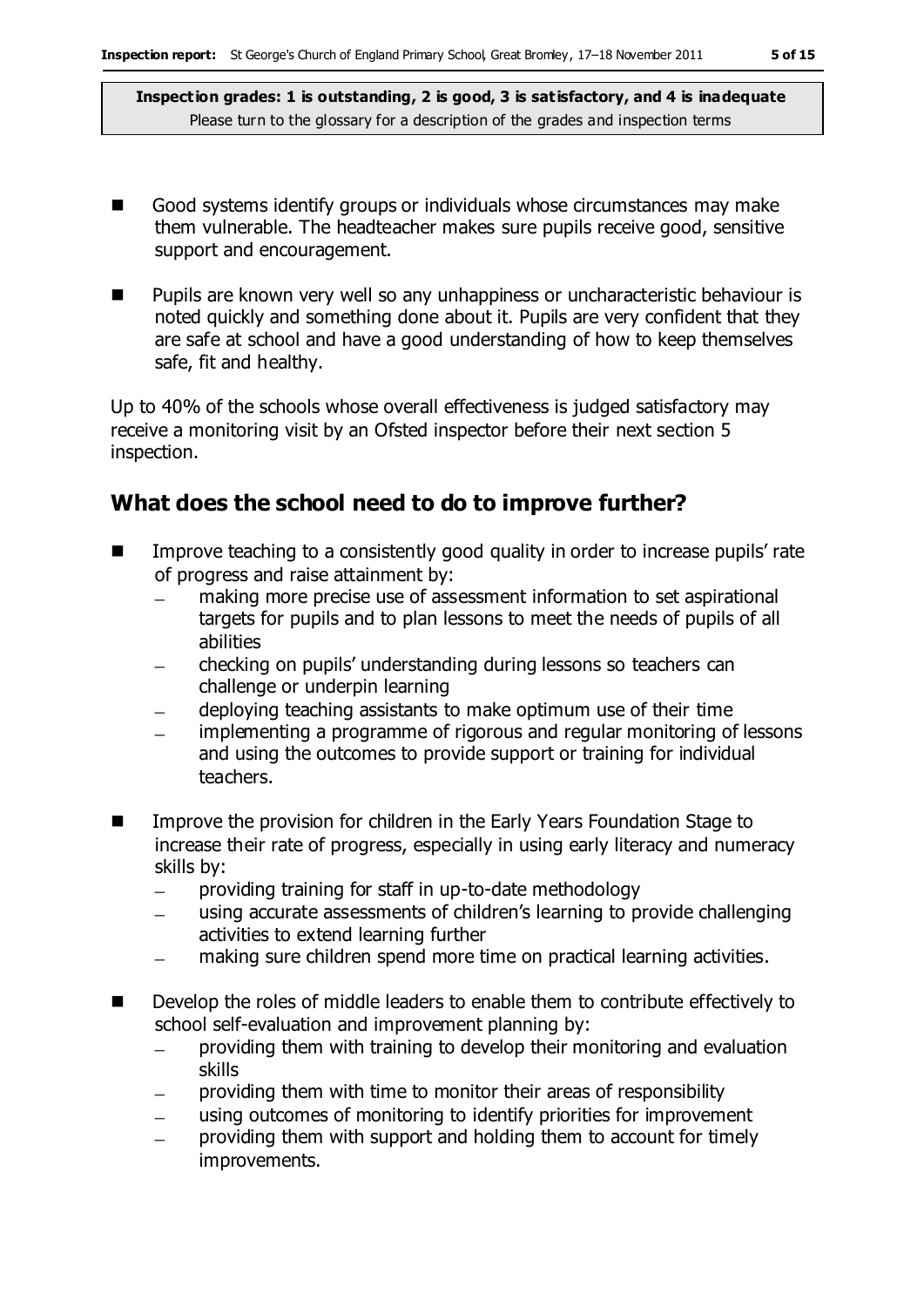## **Outcomes for individuals and groups of pupils 3**

Attainment on entry to the Reception year varies from year to year but it is generally around that expected for children's ages. School data indicate that pupils' rate of progress varies from class to class but is consistently good in Years 5 and 6. Pupils with special educational needs and/or disabilities make satisfactory progress as they move from Year 2 to Year 6. The school has satisfactory systems to support their learning. Teaching assistants provide some effective support for these pupils in lessons ensuring they are working with appropriate materials and at the right complexity level for their needs. Like the other pupils, their progress is good when the quality of teaching they experience is good or outstanding. Pupils enjoy learning and demonstrate this with their high level of attendance. Their enjoyment was very evident in an outstanding science lesson for Years 5 and 6. Detailed organisation ensured pupils' enthusiastic and safe participation in experiments, heating such things as jelly cubes and marshmallows. Excellent questioning helped pupils of all abilities to consolidate their learning and then extend it further. Discussions with these pupils and scrutiny of their science books indicate that, for their age, they have high levels of understanding of how to conduct fair tests, the reasons for recording their findings and how to do this exceptionally well. More generally, the pace of lessons is slower and pupils make satisfactory progress, and teachers' planning is less detailed in their expectations of pupils of differing abilities; opportunities are missed to extend learning, especially for higher-attaining pupils.

Older pupils enjoy taking on a wide range of responsibilities around the school and take local issues seriously, for example, in their efforts to encourage motorists to slow their speed near the school entrance. They show a strong ability to reflect about issues such as sustainability and the similarities and differences between their own lives and those of the pupils in the Ghanaian school with which the school has links. Pupils have a good understanding of how to keep themselves safe in a range of situations and what constitutes a healthy diet. One pupil, for example, explained that they should eat, 'not too much of anything'. Pupils know how to keep themselves fit and many take part in a range of clubs and competitive sports. They have very welldeveloped social skills, good manners and a good knowledge of right from wrong and a reasonable understanding of cultures other than their own.

These are the grades for pupils' outcomes

| Pupils' achievement and the extent to which they enjoy their learning                                       |  |
|-------------------------------------------------------------------------------------------------------------|--|
| Taking into account:<br>Pupils' attainment <sup>1</sup>                                                     |  |
| The quality of pupils' learning and their progress                                                          |  |
| The quality of learning for pupils with special educational needs and/or disabilities<br>and their progress |  |

 $\overline{a}$ 1 The grades for attainment and attendance are: 1 is high; 2 is above average; 3 is broadly average; and 4 is low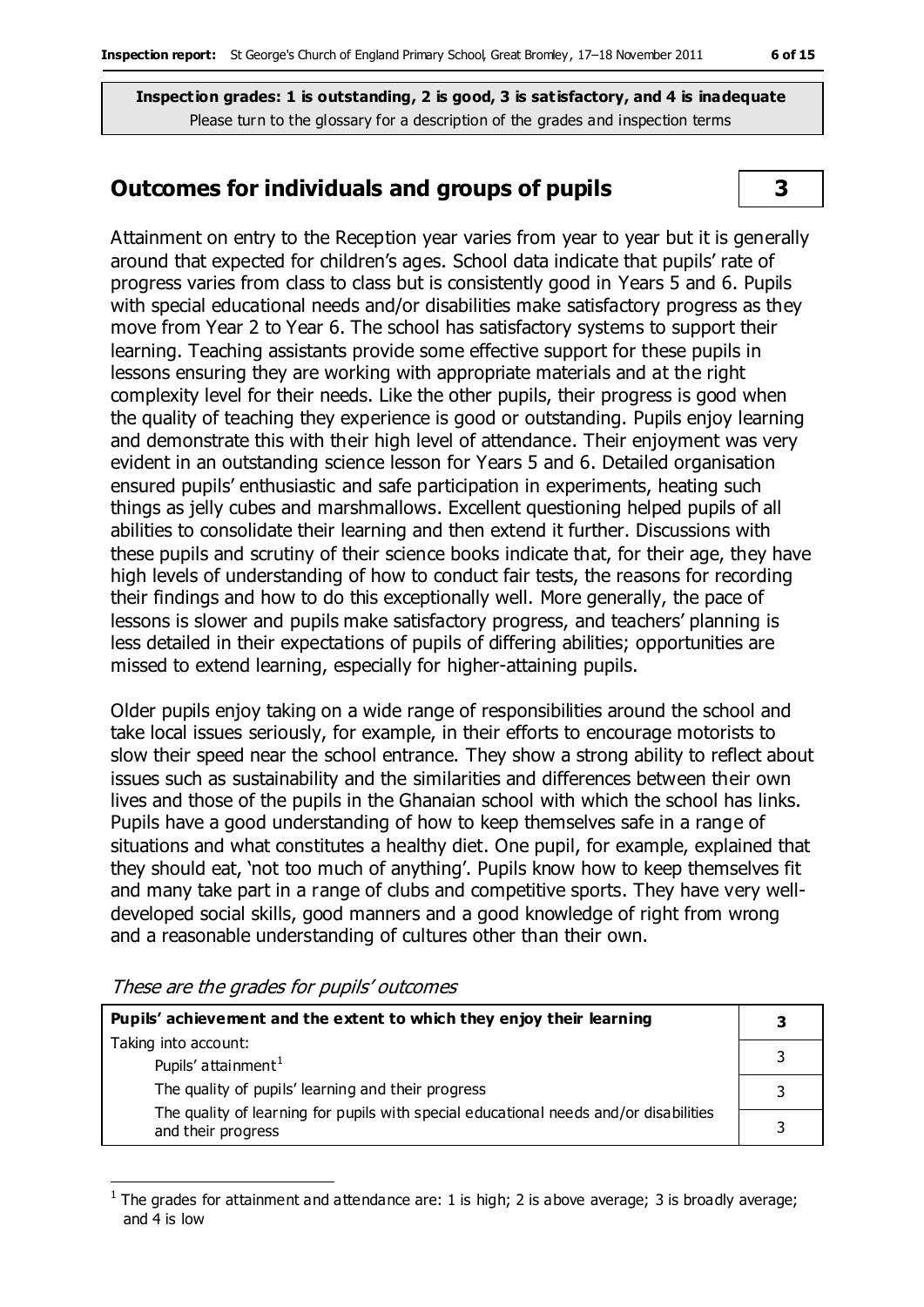| The extent to which pupils feel safe                                                                                      |   |
|---------------------------------------------------------------------------------------------------------------------------|---|
| Pupils' behaviour                                                                                                         | 2 |
| The extent to which pupils adopt healthy lifestyles                                                                       | 2 |
| The extent to which pupils contribute to the school and wider community                                                   | 2 |
| The extent to which pupils develop workplace and other skills that will<br>contribute to their future economic well-being |   |
| Taking into account:                                                                                                      |   |
| Pupils' attendance <sup>1</sup>                                                                                           |   |
| The extent of pupils' spiritual, moral, social and cultural development                                                   |   |

#### **How effective is the provision?**

The quality of teaching, while satisfactory, varies too much to ensure pupils make consistently good progress. For Years 5 and 6, lesson planning is very closely matched to what pupils of all abilities need to learn next. These lessons demonstrate brisk pace and excellent questioning to check whether pupils need further explanations or can move on. Pupils are in no doubt as to what is expected of them. In other year groups, however, pace is often slower and expectations not always high enough. Teaching assistants are not always deployed effectively at the start of lessons. Lesson planning does not always identify what pupils of different abilities are expected to learn. Consequently pupils, and especially higher-attaining pupils, are not always presented with the right level of challenge.

The curriculum is broad and balanced with good opportunities for pupils to develop their understanding of how to keep themselves safe, fit and healthy. Currently, the curriculum is not always meeting the needs of the more able pupils in the school. A good range of clubs enriches the curriculum well. Relationships within the school are good and teachers manage their pupils well. The care, guidance and support of groups or individuals whose circumstances may make them vulnerable are good. These pupils receive good, sensitive support and encouragement to ensure good self-esteem and confident participation in all school activities. Teachers always mark pupils' work. They provide encouraging comments but are not routinely ensuring pupils know what they have to do to improve their work, or providing them with time to do so.

| The quality of teaching                                                                                    | 3 |
|------------------------------------------------------------------------------------------------------------|---|
| Taking into account:                                                                                       |   |
| The use of assessment to support learning                                                                  |   |
| The extent to which the curriculum meets pupils' needs, including, where<br>relevant, through partnerships |   |
| The effectiveness of care, guidance and support                                                            |   |

These are the grades for the quality of provision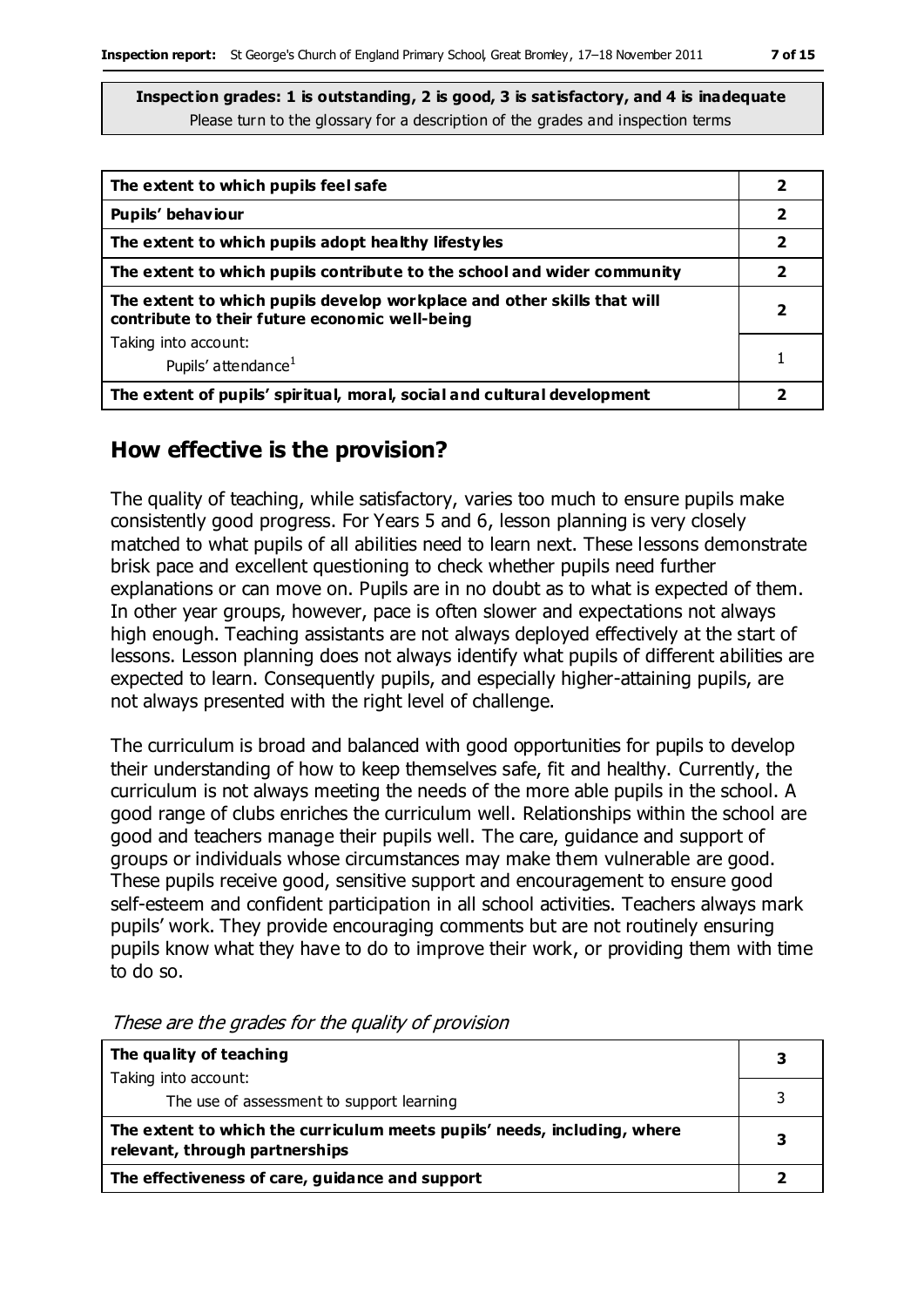#### **How effective are leadership and management?**

In a short time, the headteacher has established an incisive understanding of the strengths and areas for improvement in the school's provision. School improvement planning is being adapted as a result. When observing lessons alongside inspectors, the headteacher demonstrated an astute awareness of where improvements were needed and could detail ways of achieving these. She has high aspirations for the school's future, building on the school's existing good reputation. Teachers with subject or Early Years Foundation Stage leadership responsibilities have had limited opportunities to undertake rigorous and regular monitoring. They do not have a clear picture of pupils' progress across the school. As a consequence, parts of the school improvement plan do not address weaknesses in provision and subject leaders are not using their good subject knowledge to support their colleagues as well as they might.

A number of effective partnerships have a significant impact on pupils' aspirations, enjoyment and good sporting achievements. For example, links with the nearby secondary school to use Bunsen burners for a range of experiments had a significant impact on pupils' enthusiasm for science. Links with a grammar school to enhance mathematics provision for higher-attaining pupils has raised older pupils' aspirations of working hard to achieve high standards. Links with groups of schools are effective in such areas as helping staff check that their assessments of pupils' work are correct. The school has good links with parents and carers, which are evident in pupils' high attendance rate and the help provided with homework and reading. The headteacher has managed the change in the school's leadership very sensitively and consulted with parents so that they understand and feel part of the recent changes. The overwhelming majority of parents and carers feel that the school is led and managed effectively. The school tackles discrimination robustly and equality of opportunity is promoted satisfactorily. The school's promotion of community cohesion is good. This is supported by strong links with the local community as well as with a school in Ghana.

Members of the governing body are proud and very supportive of the school. They does not yet use all the available indicators to check that the school is meeting all its ambitions and targets so that they can hold leaders and managers fully to account. They have a good understanding of safeguarding requirements. Consequently, the school's safeguarding procedures are good, updated regularly and known by all.

| The effectiveness of leadership and management in embedding ambition and<br>driving improvement                                                              | 3 |
|--------------------------------------------------------------------------------------------------------------------------------------------------------------|---|
| Taking into account:<br>The leadership and management of teaching and learning                                                                               |   |
| The effectiveness of the governing body in challenging and supporting the<br>school so that weaknesses are tackled decisively and statutory responsibilities |   |

#### These are the grades for leadership and management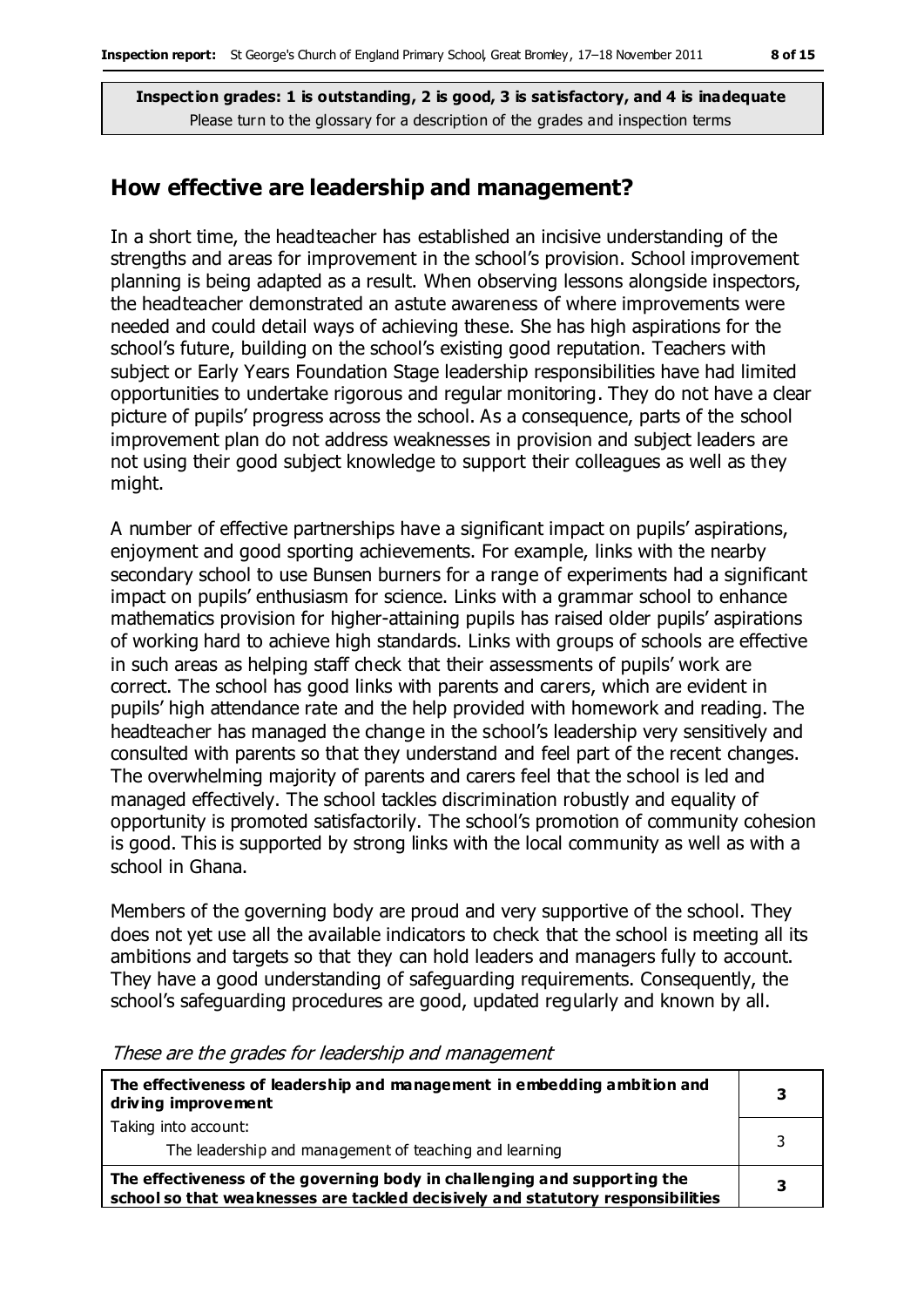| met                                                                                                    |   |
|--------------------------------------------------------------------------------------------------------|---|
| The effectiveness of the school's engagement with parents and carers                                   | 2 |
| The effectiveness of partnerships in promoting learning and well-being                                 | 2 |
| The effectiveness with which the school promotes equality of opportunity and<br>tackles discrimination | 3 |
| The effectiveness of safeguarding procedures                                                           | 2 |
| The effectiveness with which the school promotes community cohesion                                    | 2 |
| The effectiveness with which the school deploys resources to achieve value for<br>money                | 3 |

## **Early Years Foundation Stage**

Children enjoy coming to school, settle well and have positive attitudes to the activities they undertake. Their levels of knowledge, skills and understanding are wide ranging and broadly typical for their age. Most talk at length about what they are doing and have well-developed vocabularies. The majority of children make satisfactory progress in developing and using their knowledge of letter sounds. Almost all are using them to sound out simple words to help them read. However, there are shortcomings in the teaching of how to use letter sounds to spell. Consequently, children are not making as much progress in spelling simple words as they might. In sessions observed, teaching and children's progress were satisfactory rather than good because children spent far too long sitting on the carpet and did not have enough time for practical activities to consolidate and/or take their learning further. Many of the planned activities missed opportunities to extend the learning of the highest-attaining children. Teaching assistants are deployed satisfactorily to ensure the two year-groups within the class are provided with appropriate work and opportunities for learning. There have been insufficient opportunities for the leader of the Early Years Foundation Stage to undertake formal monitoring to provide a clear overview of the provision. Nevertheless, staff work well together and children are cared for effectively. Parents and carers are welcomed warmly into school. They are helped and encouraged to contribute to their children's learning.

These are the grades for the Early Years Foundation Stage

| Overall effectiveness of the Early Years Foundation Stage                                                                 |  |
|---------------------------------------------------------------------------------------------------------------------------|--|
| Taking into account:                                                                                                      |  |
| Outcomes for children in the Early Years Foundation Stage<br>The quality of provision in the Early Years Foundation Stage |  |
| The effectiveness of leadership and management of the Early Years Foundation                                              |  |
| Stage                                                                                                                     |  |

## **Views of parents and carers**

There was a well-above-average rate of questionnaire returns. The overwhelming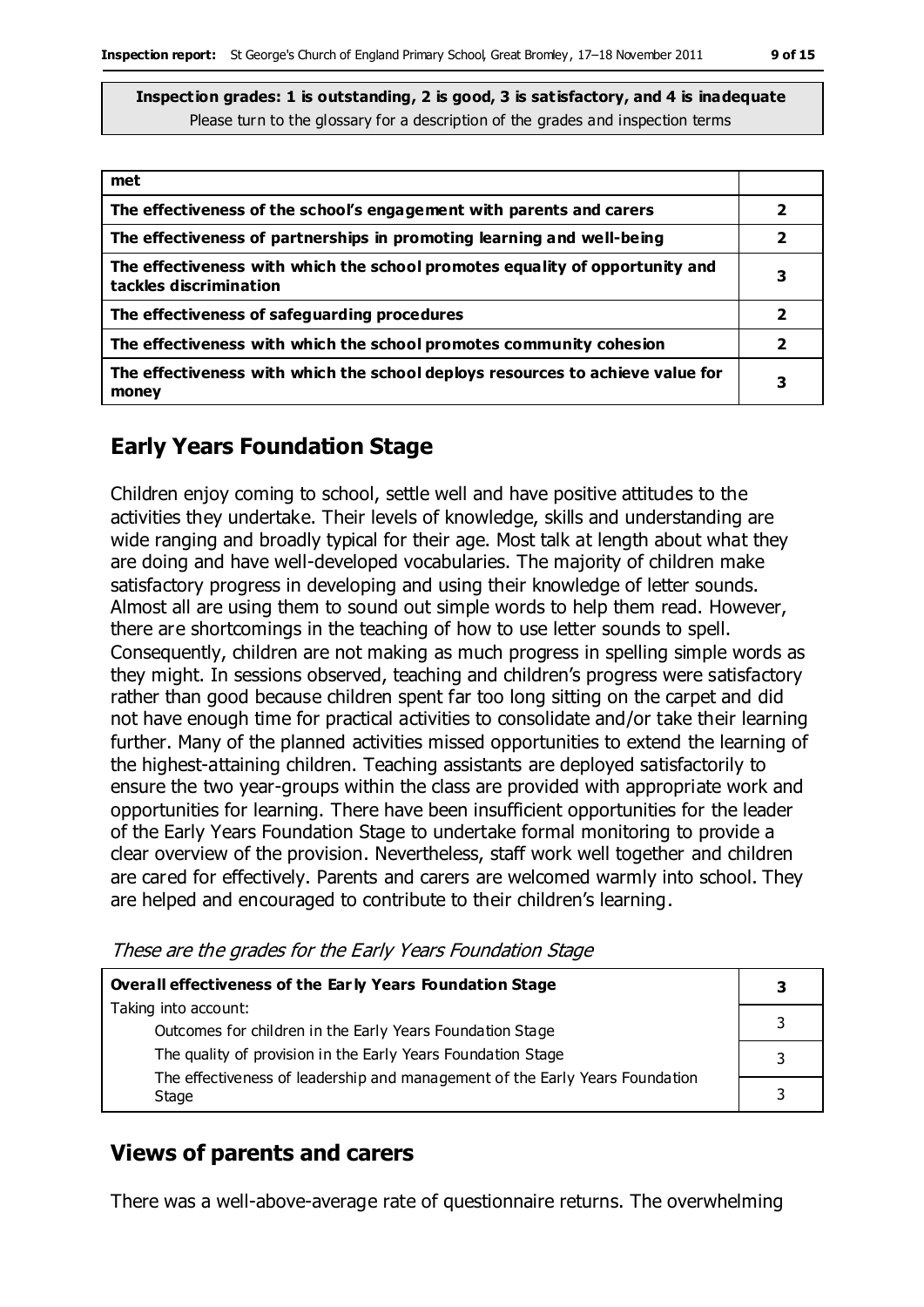majority of parents and carers are happy with their child's experience at St. George's and all agree that children are kept safe. A very small minority of parents and carers felt that the school does not deal effectively with unacceptable behaviour and that they are not helped to support their child's learning. The inspection finds that effective links with parents and carers support learning well. The school has a clear policy for dealing with unacceptable behaviour which all staff follow. Pupils of all ages state that they feel safe in school and, should they have any concerns, are confident any adult will 'sort things out' for them.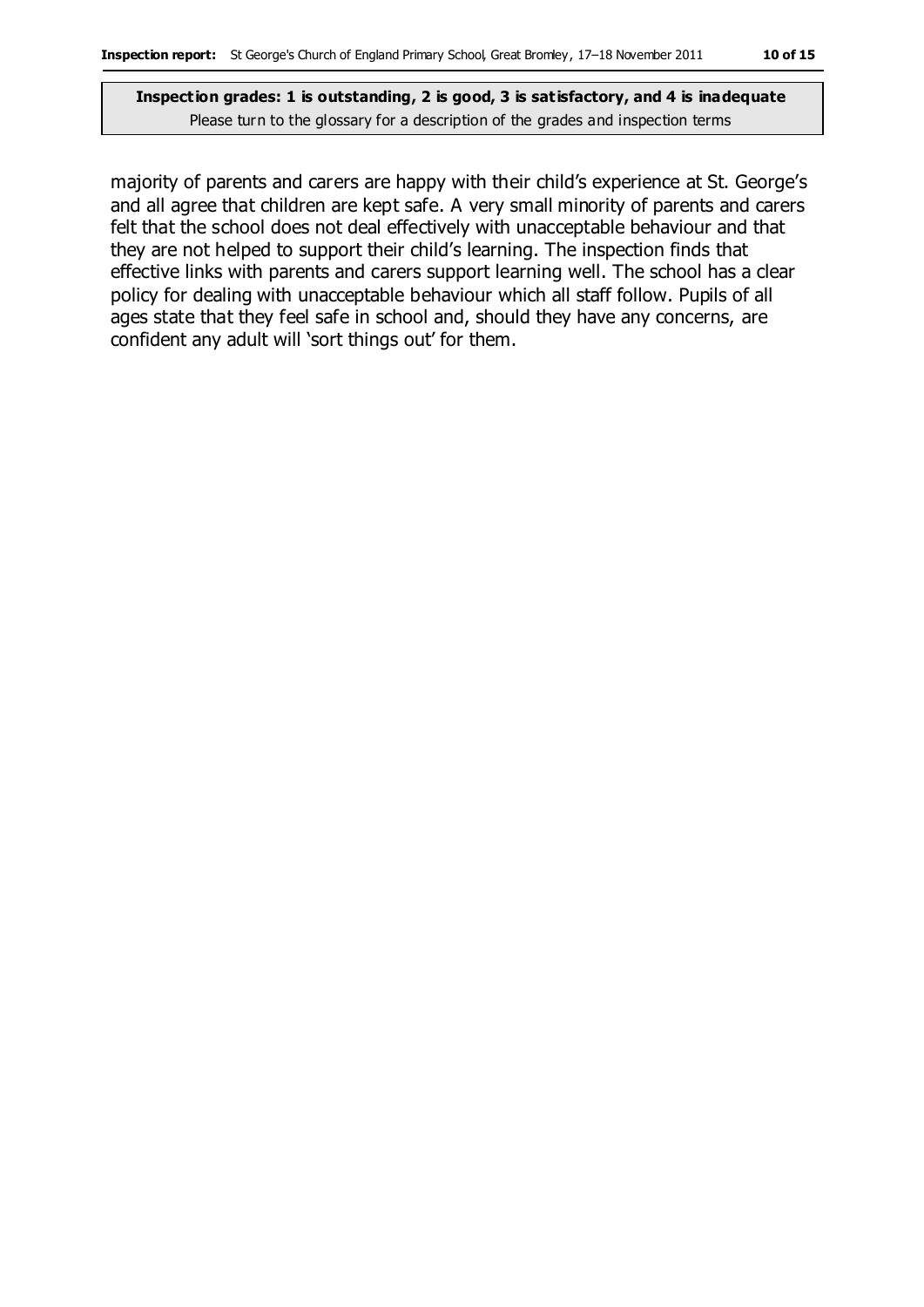#### **Responses from parents and carers to Ofsted's questionnaire**

Ofsted invited all the registered parents and carers of pupils registered at St George's Church of England Primary School, Great Bromley to complete a questionnaire about their views of the school. In the questionnaire, parents and carers were asked to record how strongly they agreed with 13

statements about the school.

The inspection team received 78 completed questionnaires by the end of the on-site inspection. In total, there are 111 pupils registered at the school.

| <b>Statements</b>                                                                                                                                                                                                                                       | <b>Strongly</b><br>agree |               | Agree        |               | <b>Disagree</b> |              | <b>Strongly</b><br>disagree |               |
|---------------------------------------------------------------------------------------------------------------------------------------------------------------------------------------------------------------------------------------------------------|--------------------------|---------------|--------------|---------------|-----------------|--------------|-----------------------------|---------------|
|                                                                                                                                                                                                                                                         | <b>Total</b>             | $\frac{0}{0}$ | <b>Total</b> | $\frac{1}{2}$ | <b>Total</b>    | %            | <b>Total</b>                | $\frac{1}{2}$ |
| My child enjoys school                                                                                                                                                                                                                                  | 57                       | 73            | 20           | 26            | $\Omega$        | $\Omega$     | $\Omega$                    | 0             |
| The school keeps my child<br>safe                                                                                                                                                                                                                       | 63                       | 81            | 15           | 19            | $\mathbf 0$     | $\mathbf 0$  | $\mathbf 0$                 | $\mathbf 0$   |
| The school informs me about<br>my child's progress                                                                                                                                                                                                      | 47                       | 60            | 29           | 37            | $\overline{2}$  | 3            | $\mathbf 0$                 | $\mathbf 0$   |
| My child is making enough<br>progress at this school                                                                                                                                                                                                    | 46                       | 59            | 30           | 38            | $\overline{2}$  | 3            | $\mathbf 0$                 | $\mathbf 0$   |
| The teaching is good at this<br>school                                                                                                                                                                                                                  | 55                       | 71            | 20           | 26            | $\overline{2}$  | 3            | $\mathbf 0$                 | $\mathbf 0$   |
| The school helps me to<br>support my child's learning                                                                                                                                                                                                   | 51                       | 65            | 24           | 31            | 3               | 4            | $\mathbf 0$                 | $\mathbf 0$   |
| The school helps my child to<br>have a healthy lifestyle                                                                                                                                                                                                | 49                       | 63            | 29           | 37            | 0               | $\mathbf 0$  | $\Omega$                    | $\mathbf 0$   |
| The school makes sure that<br>my child is well prepared for<br>the future (for example<br>changing year group,<br>changing school, and for<br>children who are finishing<br>school, entering further or<br>higher education, or entering<br>employment) | 50                       | 64            | 27           | 35            | $\mathbf{1}$    | $\mathbf{1}$ | $\mathbf 0$                 | $\mathbf 0$   |
| The school meets my child's<br>particular needs                                                                                                                                                                                                         | 51                       | 65            | 26           | 33            | 0               | 0            | $\mathbf{1}$                | $\mathbf{1}$  |
| The school deals effectively<br>with unacceptable behaviour                                                                                                                                                                                             | 46                       | 59            | 28           | 36            | 3               | 4            | $\mathbf 0$                 | $\mathbf 0$   |
| The school takes account of<br>my suggestions and<br>concerns                                                                                                                                                                                           | 41                       | 53            | 32           | 41            | $\mathbf{1}$    | $\mathbf{1}$ | $\mathbf 0$                 | $\mathbf 0$   |
| The school is led and<br>managed effectively                                                                                                                                                                                                            | 48                       | 62            | 27           | 35            | $\overline{2}$  | 3            | $\mathbf 0$                 | $\mathbf 0$   |
| Overall, I am happy with my<br>child's experience at this<br>school                                                                                                                                                                                     | 58                       | 74            | 18           | 23            | $\overline{2}$  | 3            | $\mathbf 0$                 | $\mathbf 0$   |

The table above summarises the responses that parents and carers made to each statement. The percentages indicate the proportion of parents and carers giving that response out of the total number of completed questionnaires. Where one or more parents and carers chose not to answer a particular question, the percentages will not add up to 100%.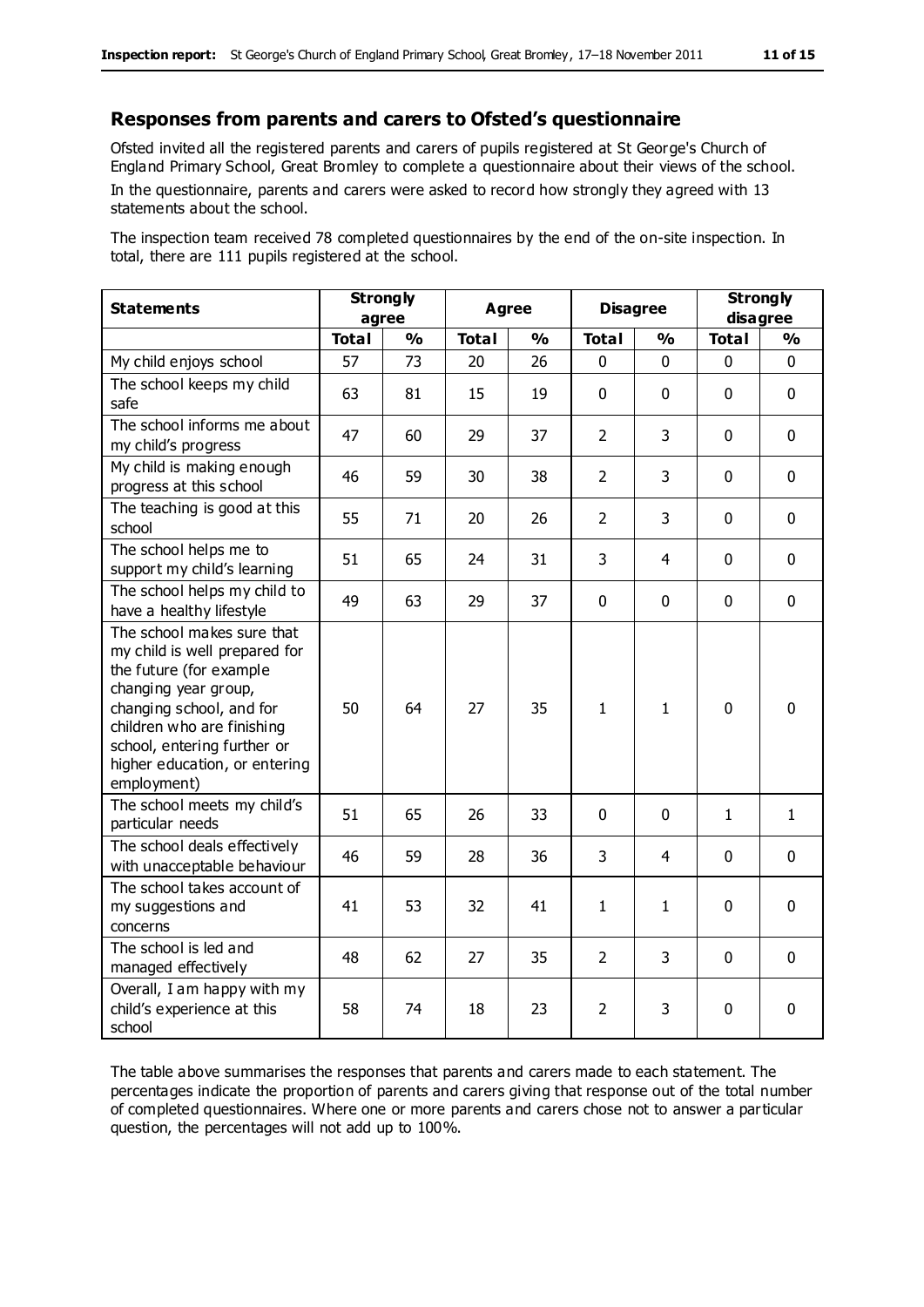# **Glossary**

## **What inspection judgements mean**

| <b>Grade</b> | <b>Judgement</b> | <b>Description</b>                                            |
|--------------|------------------|---------------------------------------------------------------|
| Grade 1      | Outstanding      | These features are highly effective. An outstanding           |
|              |                  | school provides exceptionally well for all its pupils' needs. |
| Grade 2      | Good             | These are very positive features of a school. A school        |
|              |                  | that is good is serving its pupils well.                      |
| Grade 3      | Satisfactory     | These features are of reasonable quality. A satisfactory      |
|              |                  | school is providing adequately for its pupils.                |
| Grade 4      | Inadequate       | These features are not of an acceptable standard. An          |
|              |                  | inadequate school needs to make significant                   |
|              |                  | improvement in order to meet the needs of its pupils.         |
|              |                  | Ofsted inspectors will make further visits until it           |
|              |                  | improves.                                                     |

## **Overall effectiveness of schools**

|                       |                    |      | Overall effectiveness judgement (percentage of schools) |                   |
|-----------------------|--------------------|------|---------------------------------------------------------|-------------------|
| <b>Type of school</b> | <b>Outstanding</b> | Good | <b>Satisfactory</b>                                     | <b>Inadequate</b> |
| Nursery schools       | 43                 | 47   | 10                                                      |                   |
| Primary schools       | 6                  | 46   | 42                                                      |                   |
| Secondary             | 14                 | 36   | 41                                                      |                   |
| schools               |                    |      |                                                         |                   |
| Sixth forms           | 15                 | 42   | 41                                                      |                   |
| Special schools       | 30                 | 48   | 19                                                      |                   |
| Pupil referral        | 14                 | 50   | 31                                                      |                   |
| units                 |                    |      |                                                         |                   |
| All schools           | 10                 | 44   | 39                                                      |                   |

New school inspection arrangements were introduced on 1 September 2009. This means that inspectors now make some additional judgements that were not made previously.

The data in the table above are for the period 1 September 2010 to 08 April 2011 and are consistent with the latest published official statistics about maintained school inspection outcomes (see [www.ofsted.gov.uk\)](http://www.ofsted.gov.uk/).

The sample of schools inspected during 2010/11 was not representative of all schools nationally, as weaker schools are inspected more frequently than good or outstanding schools.

Percentages are rounded and do not always add exactly to 100.

Sixth form figures reflect the judgements made for the overall effectiveness of the sixth form in secondary schools, special schools and pupil referral units.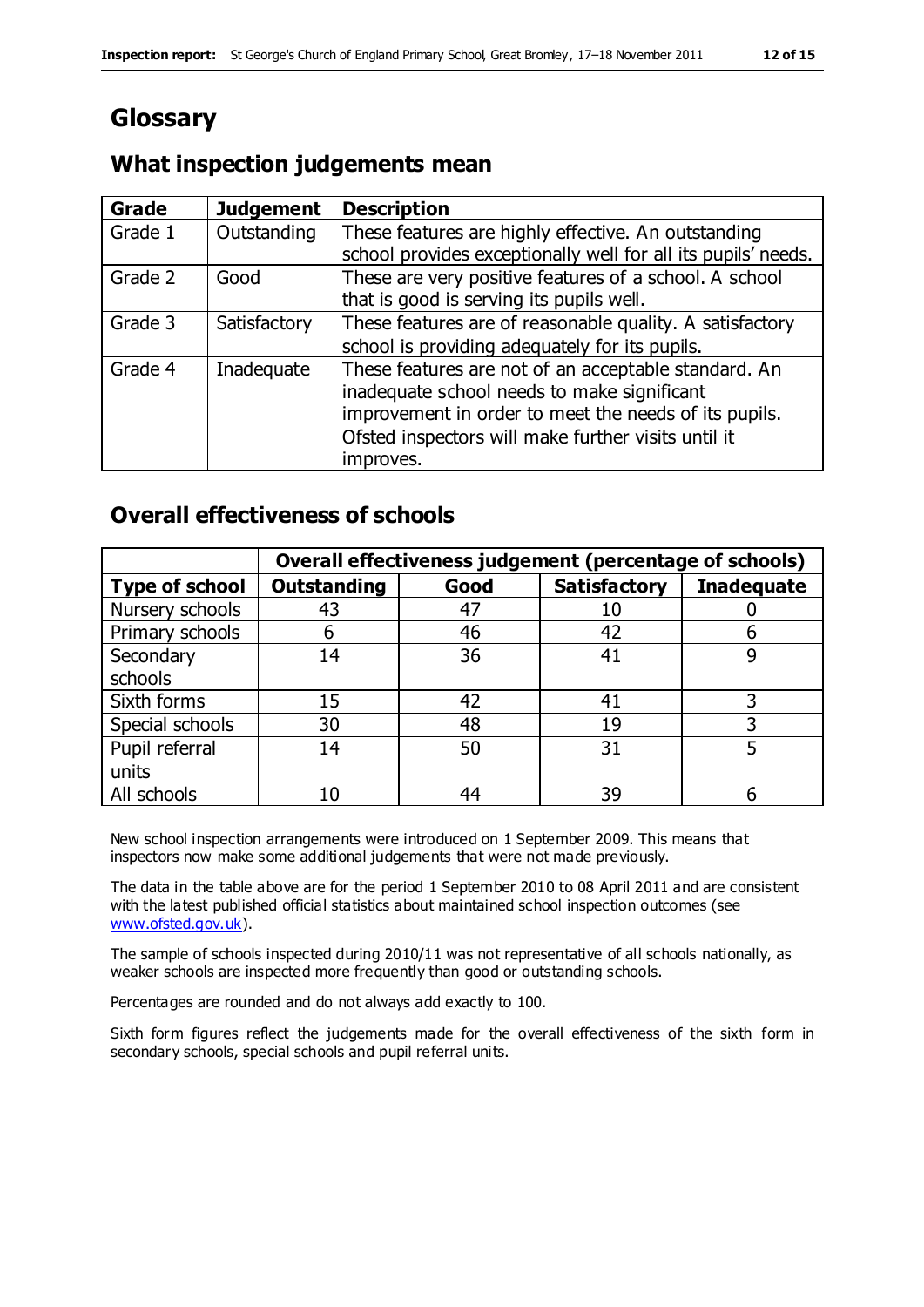# **Common terminology used by inspectors**

| Achievement:               | the progress and success of a pupil in their<br>learning, development or training.                                                                                                                                                                                                                                      |
|----------------------------|-------------------------------------------------------------------------------------------------------------------------------------------------------------------------------------------------------------------------------------------------------------------------------------------------------------------------|
| Attainment:                | the standard of the pupils' work shown by test and<br>examination results and in lessons.                                                                                                                                                                                                                               |
| Capacity to improve:       | the proven ability of the school to continue<br>improving. Inspectors base this judgement on what<br>the school has accomplished so far and on the<br>quality of its systems to maintain improvement.                                                                                                                   |
| Leadership and management: | the contribution of all the staff with responsibilities,<br>not just the headteacher, to identifying priorities,<br>directing and motivating staff and running the<br>school.                                                                                                                                           |
| Learning:                  | how well pupils acquire knowledge, develop their<br>understanding, learn and practise skills and are<br>developing their competence as learners.                                                                                                                                                                        |
| Overall effectiveness:     | inspectors form a judgement on a school's overall<br>effectiveness based on the findings from their<br>inspection of the school. The following judgements,<br>in particular, influence what the overall<br>effectiveness judgement will be.                                                                             |
|                            | The school's capacity for sustained<br>ш<br>improvement.<br>Outcomes for individuals and groups of<br>П<br>pupils.<br>The quality of teaching.<br>The extent to which the curriculum meets<br>pupils' needs, including, where relevant,<br>through partnerships.<br>The effectiveness of care, guidance and<br>support. |
| Progress:                  | the rate at which pupils are learning in lessons and<br>over longer periods of time. It is often measured<br>by comparing the pupils' attainment at the end of a<br>key stage with their attainment when they started.                                                                                                  |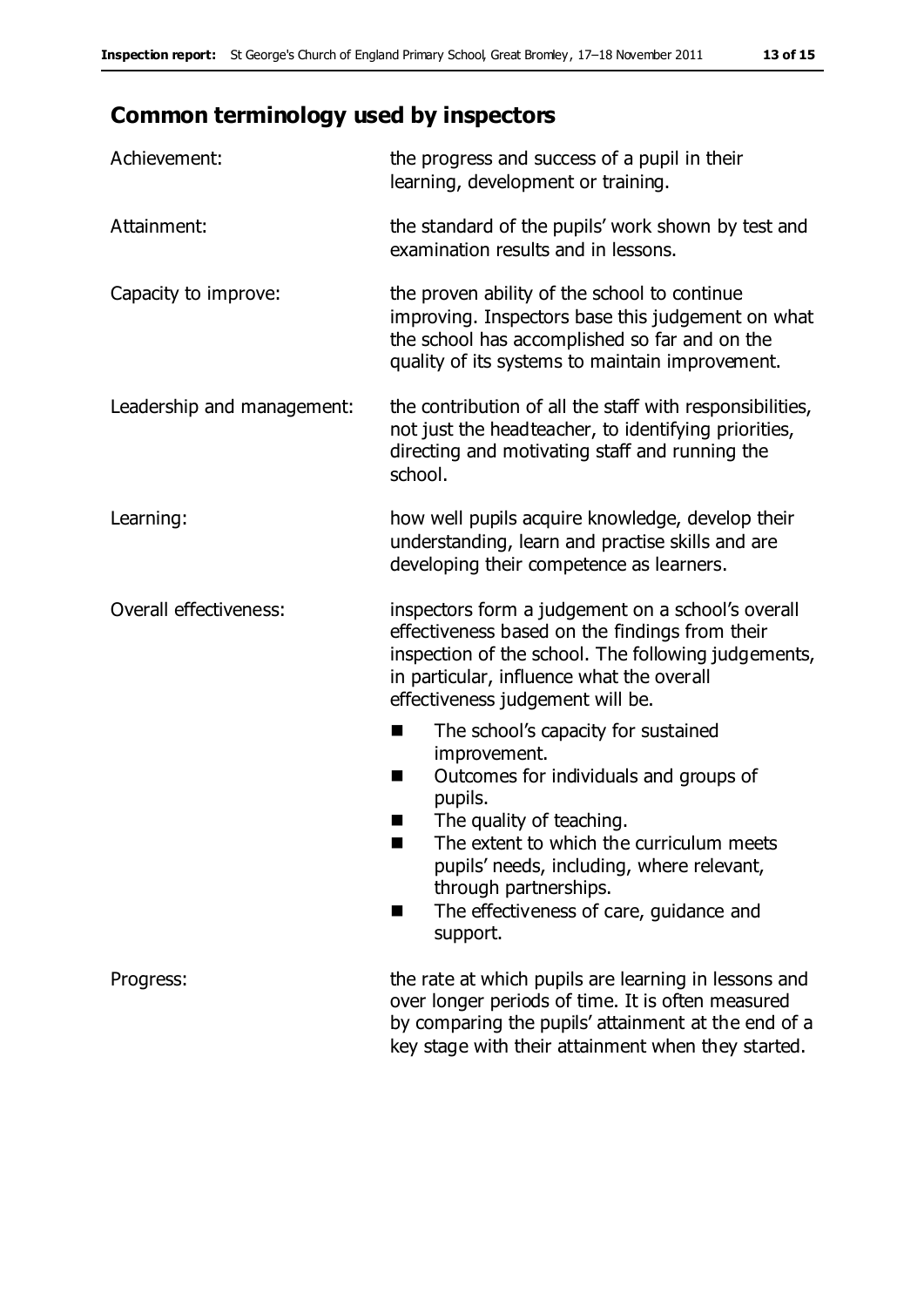#### **This letter is provided for the school, parents and carers to share with their children. It describes Ofsted's main findings from the inspection of their school.**



21 November 2011

Dear Pupils

#### **Inspection of St George's Church of England Primary School, Great Bromley, Colchester, CO7 7HX**

Thank you all for welcoming me to your school and for sharing your thoughts and ideas about it. This helped to make the judgements about your school, which is providing you with a satisfactory education. These are the things that were the best:

- you enjoy school and feel happy and safe
- your behaviour is good and you work and play together well
- $\Box$  you are well looked after, particularly those of you who have particular needs
- you make a good contribution to your school and local community.

There are some key areas where the school can improve. I have asked your headteacher, senior leaders and governors to:

- make sure that teaching is always at least good, and that your teachers always plan work to make you think hard so you make even better progress from your start in school to Year 6
- make sure that the teachers for the Early Years Foundation Stage know how to teach letter sounds in a way that helps the children make good progress especially in spelling
- make sure that all the leaders in the school have a good idea of how well you are doing so that they can plan further improvements.

You already make a good contribution to the life of the school. You are positive about learning and I was impressed with your good manners and how welcoming you are to visitors. You can help the school improve by continuing to work hard.

Thank you again for your help. I hope you make a lot of money with your games at the Christmas Fayre and that 'Joseph' is a great success.

Yours sincerely

Cheryl Thompson Lead inspector